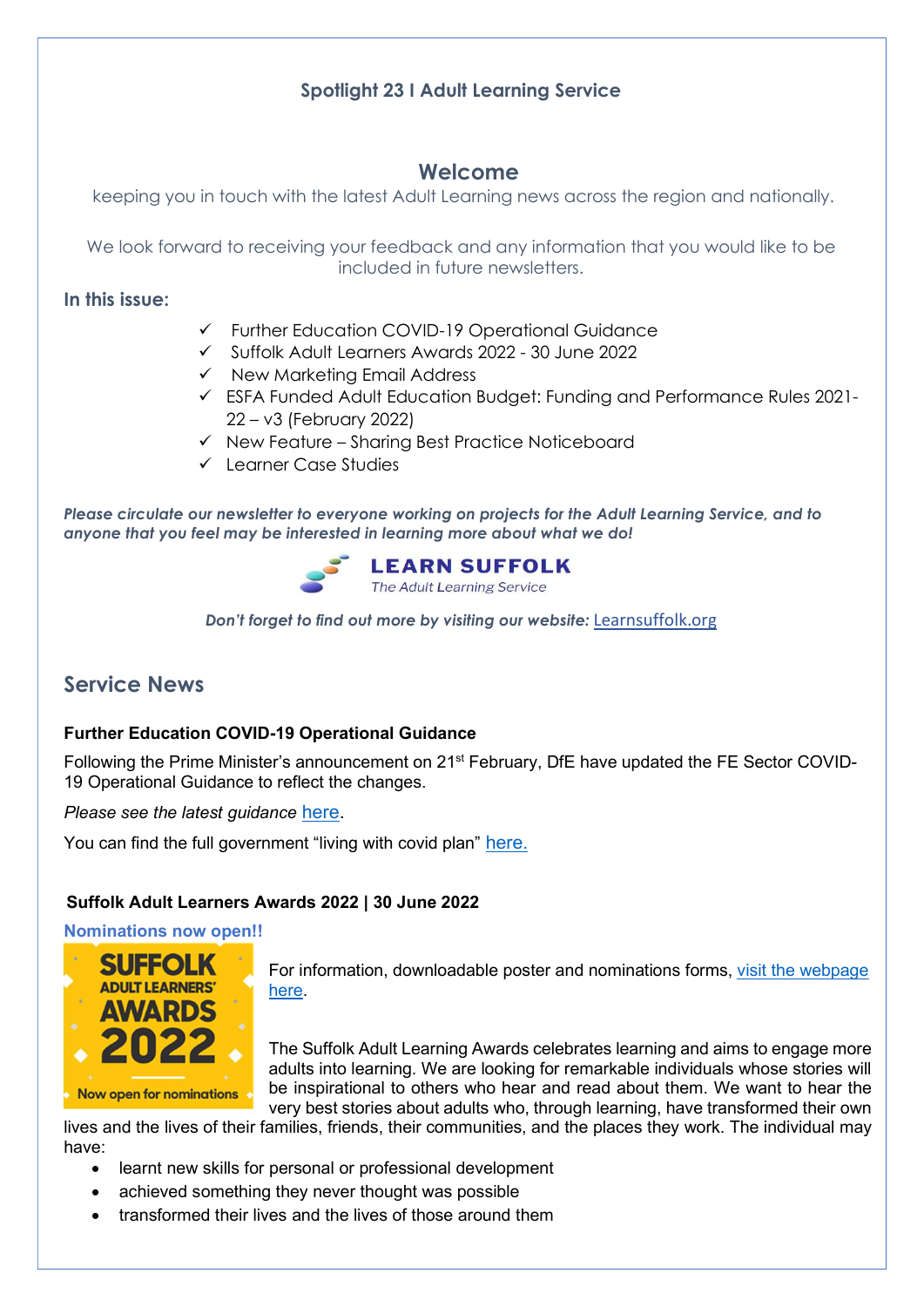Your nomination will give the learner recognition for their outstanding achievements, boost their selfconfidence and will celebrate the positive impact learning has had on their life. Winners of the awards in each category will have made a significant difference to their lives through learning and would inspire others to do the same, achieving beyond what they ever thought was possible.

Please share widely with your contacts and encourage nominations!

### New Marketing Email Address

We now have our own email address which we will use for marketing activities, Spotlight, LearnSuffolk.org etc : learnsuffolk@suffolk.gov.uk.

### Promoting up-coming courses in Spotlight

If you have any Adult Learning courses that you would like to promote in future editions, please send details by  $20<sup>th</sup>$  of the month to: learnsuffolk@suffolk.gov.uk

# Contract Catch-up

Catch up on meetings, data, events and updates.

### Latest ESFA Funded Adult Education Budget: Funding and Performance Rules 2021-22 – v3

The ESFA have published their latest Funding and Performance Rules (February 2022 - version 3).

For full details please click here

### March 2021-22 Quality Visits

Quality Visits have now begun and are well underway.

Quality Assurance is essential in the continuous improvement of the Service and we ask that Quality Managers, and those responsible for Quality Assurance in your organisation, attend all planned quality visits. We would like to thank you for your correspondence with the quality assurance.

### New Feature! Sharing Best Practice Noticeboard

We would like to introduce a new feature to Spotlight and invite you to share your experience and highlight an element of best practice.

This month we would like to highlight some of the sharing of best practice taken from the Network Meeting held on  $28<sup>th</sup>$  January

- Seeing learner feedback in video form is a great way to see the impact of their learning.
- Colour coding of RARPAP elements on ILPs makes it easier for moderators to find the information.

Please send your contribution for next month to learnsuffolk@suffolk.gov.uk by 20<sup>th</sup> of the month.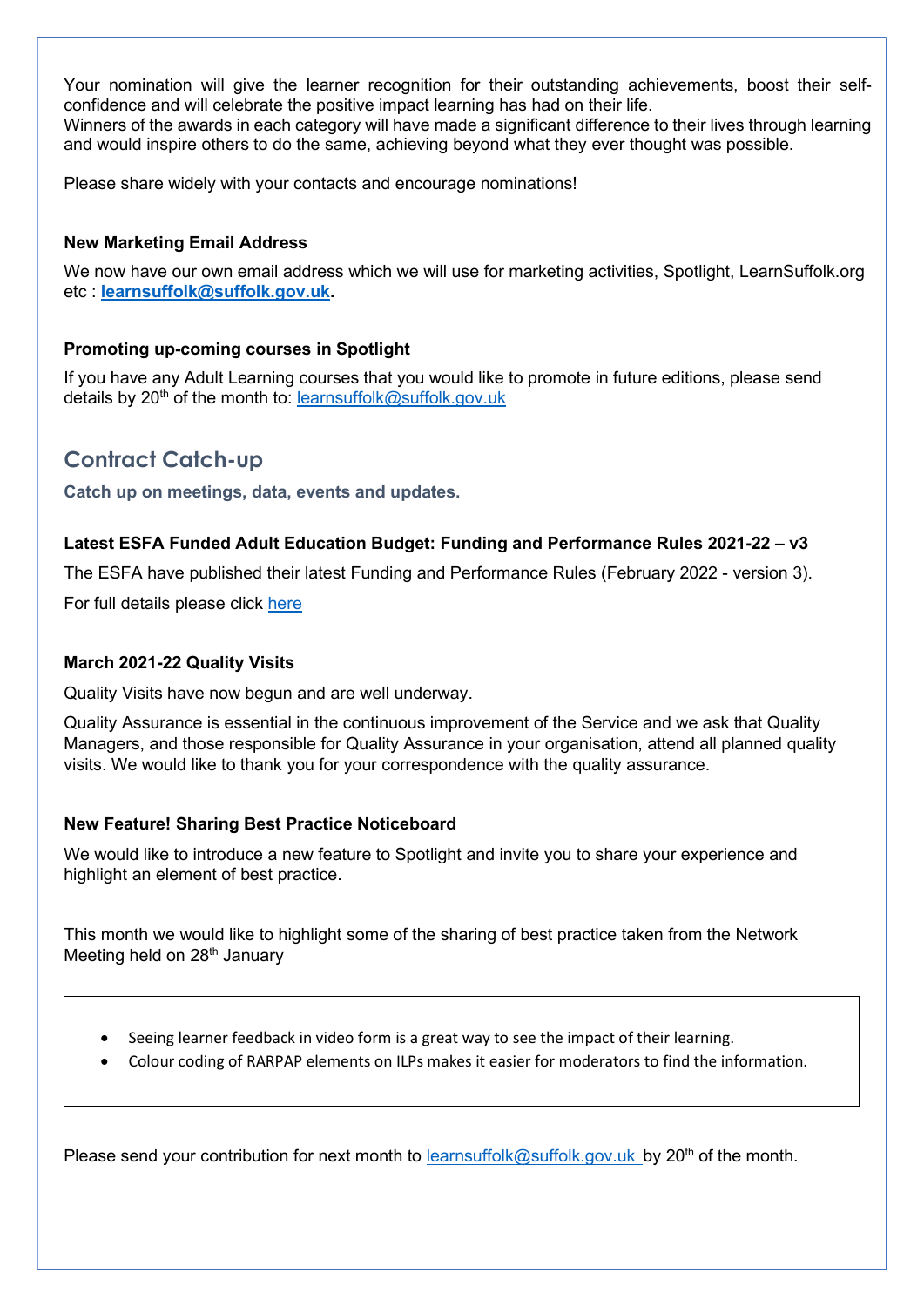## Learner Voice

### Realise Futures has shared some case studies this month:

#### Confidence and Wellbeing Course

#### Learner: Susanne

Susanne had recently come out of an emotionally abusive relationship and has been feeling very low in confidence and self-esteem. Attending the course each week has given her structure in the week and a focus. She has found the topics covered extremely helpful; she took notes in her 'study book' each week so she can refer to them. She has discussed the course with her Mum (who she is now living with again) and this has helped her extend her learning between sessions.

Susanne has been able to do new things, such as social activities, because of the confidence gained from attending the course. She has enrolled on the Stress Management workshop on 10 Feb 2022 and is on the waiting list for a beginners IT course.

#### Study for Maths Course

#### Learner: S

S has shared that her primary reason for doing a maths course is to prove her old schoolteachers wrong. She had a very difficult time at school and suffered some humiliating 'punishments' for not being maths confident. S's ILP details the desire to become more confident as a result of putting these 'demons' to one side.

The tutor has noted that S's confidence has grown and continues to grow in maths. In the last session S was able to complete column subtraction independently; this is one of S's targets. The tutor then gave S the whiteboard pen and got her to do a few on the whiteboard. She then suggested to S that she could choose one of the calculations and talk it through to the class. S was uncertain at first but went ahead and did it. The class clapped; the tutor said how proud she was of S and that she could dance for her and S joined in, acknowledging that she was proud of herself. Both the tutor and ST are certain that S would not have been able to do this or say these things about herself even 6 months ago.

# Suffolk County Council Latest Updates

#### Prevent Week of Action



Safeguarding is at the heart of Prevent. Test your knowledge and be in with a chance to win a voucher!

Prevent Week of Action - Take our quiz: bit.ly/3oEltRh

Sign Up to Receive Apprenticeships Suffolk's Weekly News!